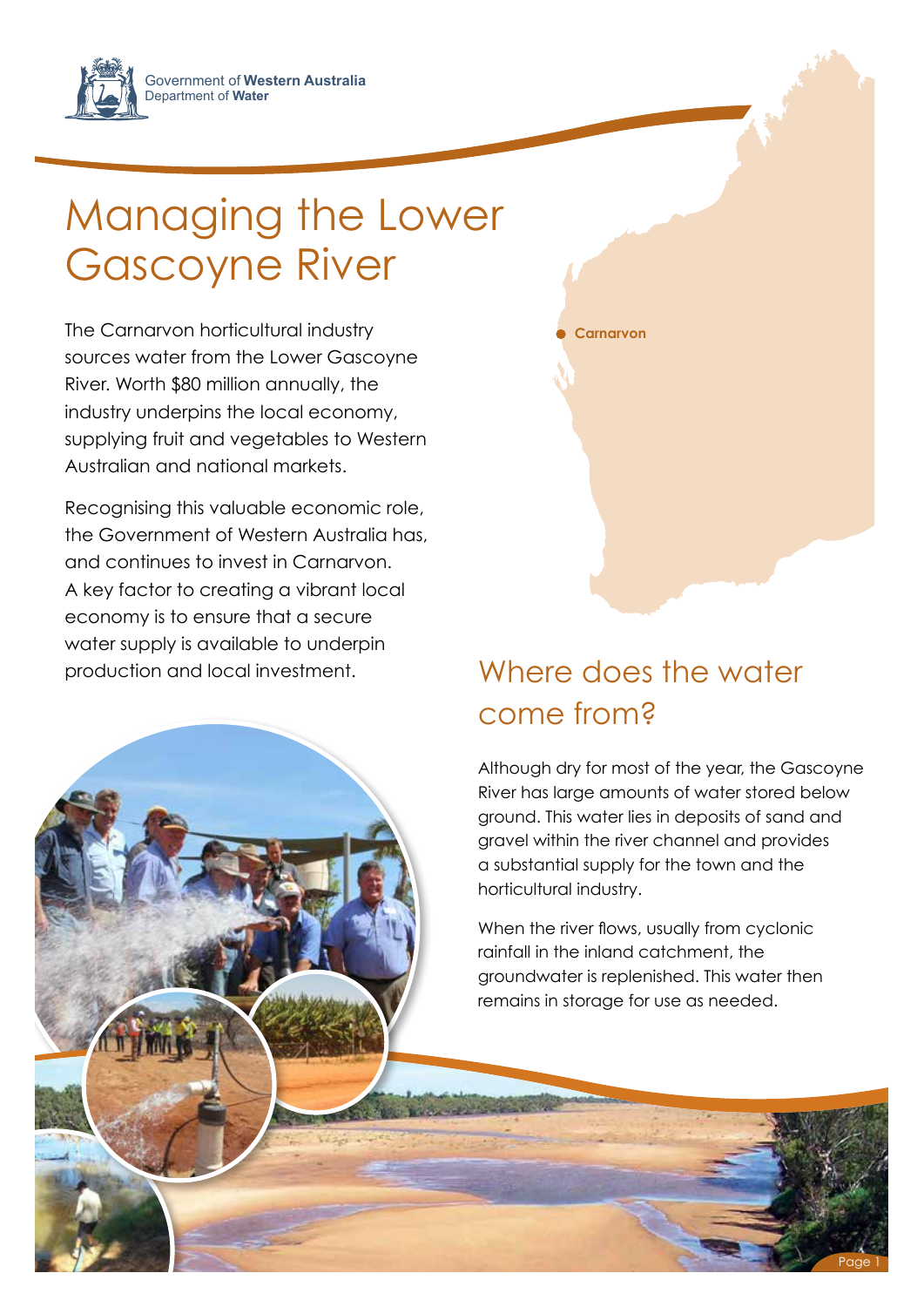**Subareas B-L Lower Gascoyne Alluvial Aquifer**

## How the system works

**CARNARVON**

*NORTH e*<br>Id wa extended periods of no-flow sometimes occur. tiow<br>of e<br>quc<br>Rive flows, the size, duration and water quality River flows are generally annual, however As the water supply is dependent on river of each flow event affects the amount and quality of water stored in the river sediments.

**Subarea A**

**Lower Gascoyne Alluvial Aquifer**

Water is not recharged and stored evenly across the river sediments. In some areas there are high levels of clay, allowing less water to be stored. In other areas the sediments contain layers of sand and gravel which can hold larger volumes of water.

The other main factor is salinity. The river channel is bounded by highly saline water below and on either side. This saline water can intrude into the river sediments as a result of over pumping or natural geological features, such as limestone.

This variation in storage and salinity can happen over short distances and as a result groundwater supply and quality can be very different between neighbours.

## How is the water managed in Carnarvon?

management units - Subarea A, covering the The Lower Gascoyne River is divided into two area of horticultural plantations upstream from the town site; and Subareas B-L which are east of Subarea A.

Groundwater in Subarea A is used by horticultural growers who draw water from the shallow riverbed sands and alluvials using self-supply bores and sand spears. This water is pumped from the river for irrigating crops.

Subareas B-L are used only by the Water Corporation and the Gascoyne Water Cooperative. They supply bulk water from their borefields and distribute it to users in the horticultural precinct and town via a network of pipes.

Water resources in the Lower Gascoyne area are managed by the Department of Water in accordance with the *Lower Gascoyne water allocation plan*. Released in 2011, the Plan outlines how the water resource is managed to balance productive use with ensuring the long-term viability of the aquifers.

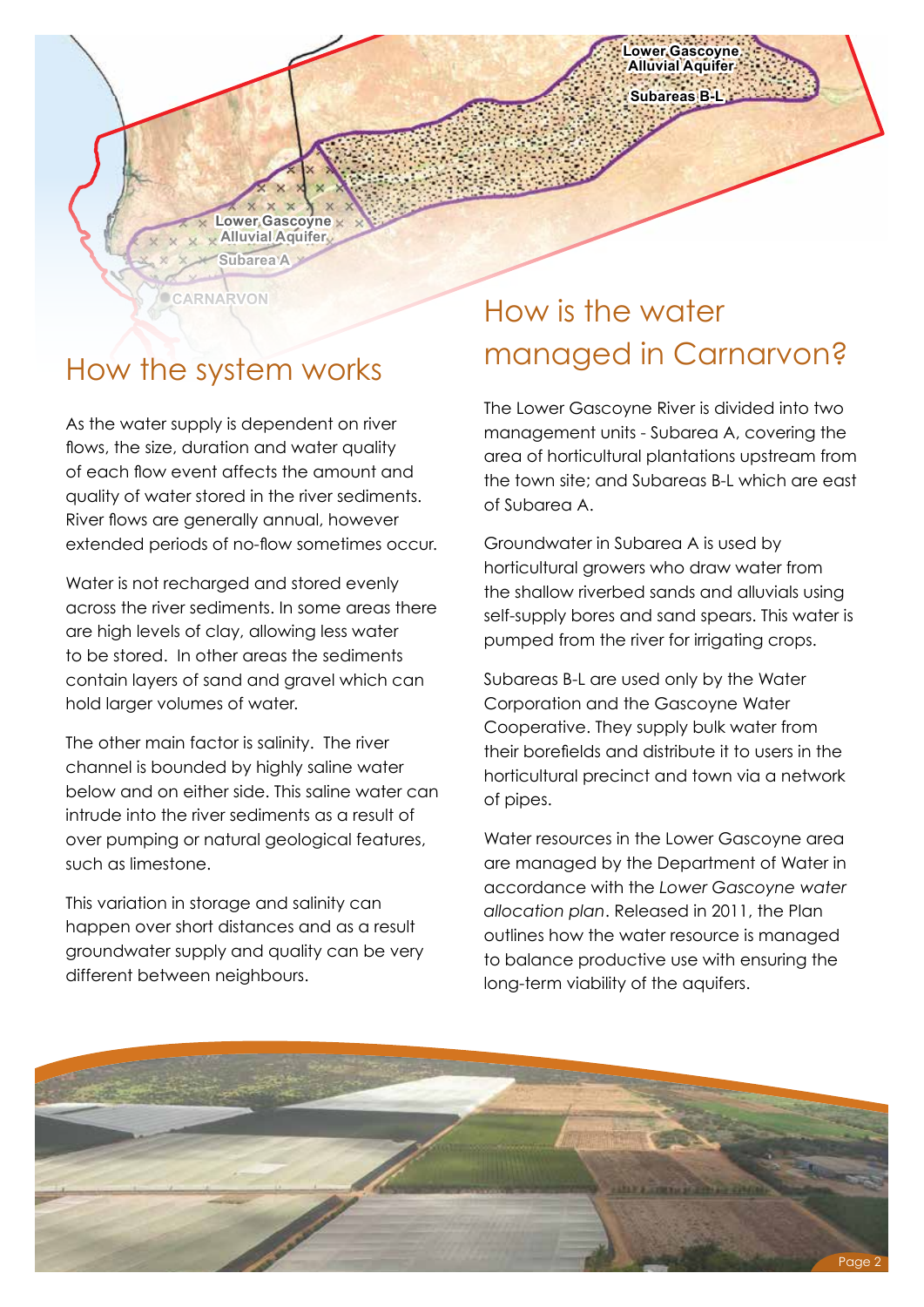

The Plan was developed in partnership with the community. It is based on a series of principles that are specified in the Subarea A groundwater licences. These include:

- A maximum monthly draw (10,000 kilolitres) to prevent saline water from being drawn in during restricted pumping months,
- A maximum salinity level (1000 parts per million) to prevent permanent damage to groundwater,
- Maximum annual volume per licence to prevent permanent damage to groundwater, and
- Unrestricted pumping during and after periods of river flow to maximise the use of water when abundant.

The management objective for Subarea A is to prevent over-pumping of localised aquifers. When a bore is over-pumped, saline water may be drawn in. Depending on the location, this could impact the quality of neighbour's water, or permanently change the local water quality.

Page 3

These practices have been shown to protect water quality and volume in Carnarvon. By using sound science and groundwater modeling, the Department of Water has proven the validity of these rules.